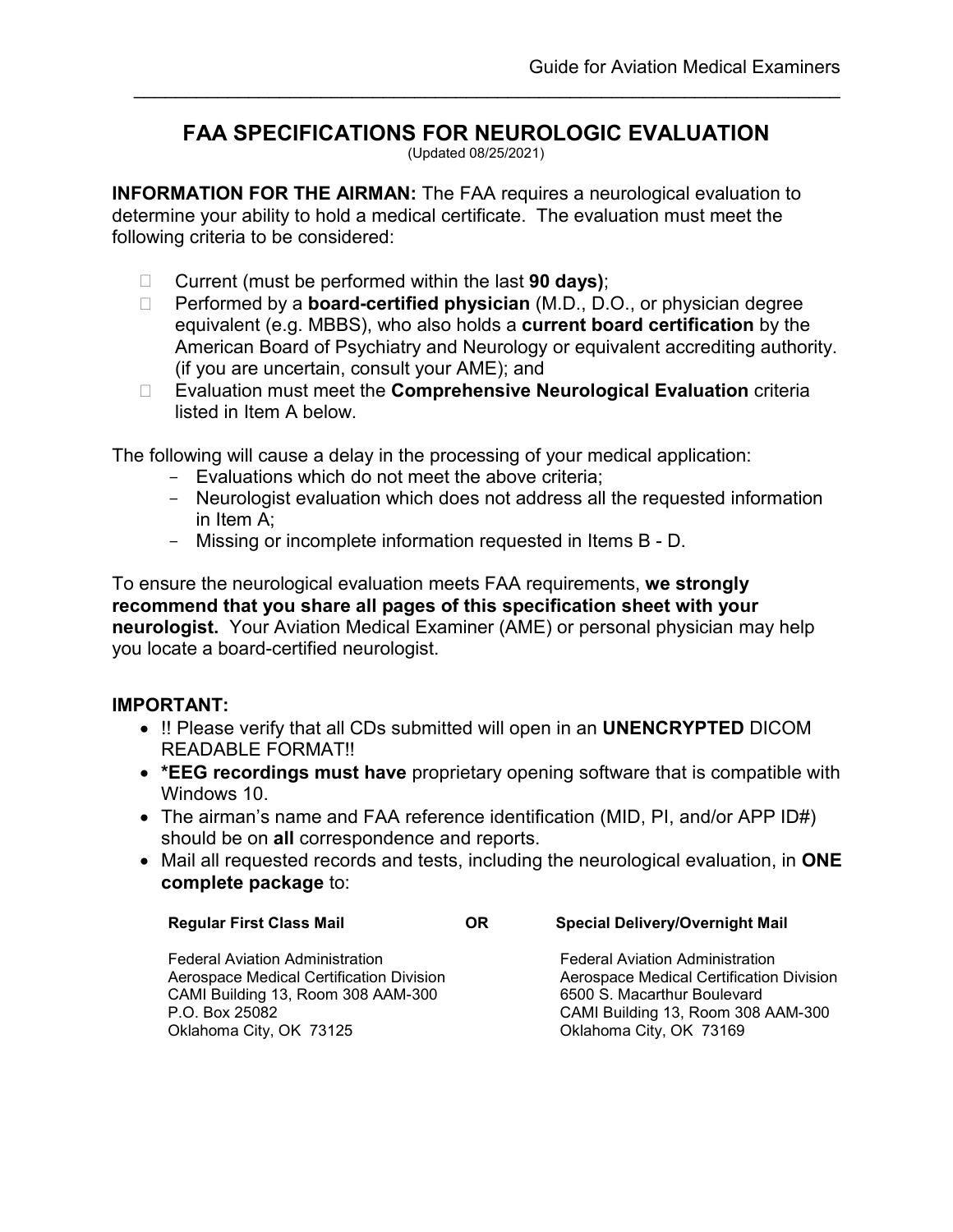**INFORMATION FOR THE NEUROLOGIST:** Your patient is an airman who must meet regulatory requirements in order to be issued a medical certificate. Your comprehensive report should provide a complete neurological picture for the FAA to review in making a determination for issuance. The information you provide will be reviewed by a physician with expertise in aerospace medicine, therefore, it is not our expectation that you address the aerospace implications in this evaluation, but to provide the clinical facts, historical and exam findings, and specialist opinion pertaining to this airman's neurologic concerns and/or conditions.

\_\_\_\_\_\_\_\_\_\_\_\_\_\_\_\_\_\_\_\_\_\_\_\_\_\_\_\_\_\_\_\_\_\_\_\_\_\_\_\_\_\_\_\_\_\_\_\_\_\_\_\_\_\_\_\_\_\_\_\_\_\_\_\_\_\_\_\_

## **A. COMPREHENSIVE NEUROLOGICAL EVALUATION**

The neurological evaluation and examination must be done in accordance with the 1997 documentation guidelines published by the Centers for Medicare and Medicaid Services and must be detailed enough for a clear understanding of the nature and extent of the neurological disorder and any limitations. The report submitted to the FAA must include, at a minimum, the following:

- 1. **Name, address, and phone number of the neurologist** conducting the evaluation.
- 2. **Date of the evaluation.**
- 3. A **detailed history** of the neurological condition in **chronological order** from the time of symptom onset, diagnosis, or presentation to present. It must include a detailed description of any symptoms as well as relevent positive and negative findings. Keep in mind that for aviation safety, a history of cognitive and functional limitations is as important as physical symptoms. Please identify information sources when appropriate, such as history obtained directly from the patient, history from other persons/witnesses, and/or history obtained from record review noting the source record(s).
- 4. Detailed description of **past treatments and outcome(s).**
- 5. **Past medical, surgical, and psychiatric history.**

### 6. **Medications:**

- a. Include all herbal, over-the-counter, and/or prescription medications;
- b. Document the name, dosage, frequency, reason for use, and side effects;
- c. If medications were recently started, stopped, or changed, note the date and reason; and
- d. Note any drug allergies

### 7. **Social and family history**:

- a. Current occupational or educational functioning;
- b. Use of alcohol, tobacco, and other substances; and
- c. Any pertinent neurologic family history (e.g. seizures, stroke, migraine, neurodegenerative and/or neuromuscular disease, etc.)

## 8. **Physical exam**:

a. A **comprehensive neurological exam**: Vital signs; ophthalmoscopic exam; focused cardiovascular exam (e.g. carotid, cardiac auscultation, peripheral pulses/perfusion); mental status exam (with a standardized screening instrument [see below]); cranial nerves II-XII, motor examination to include mention of bulk, tone, strength, and range of motion; sensory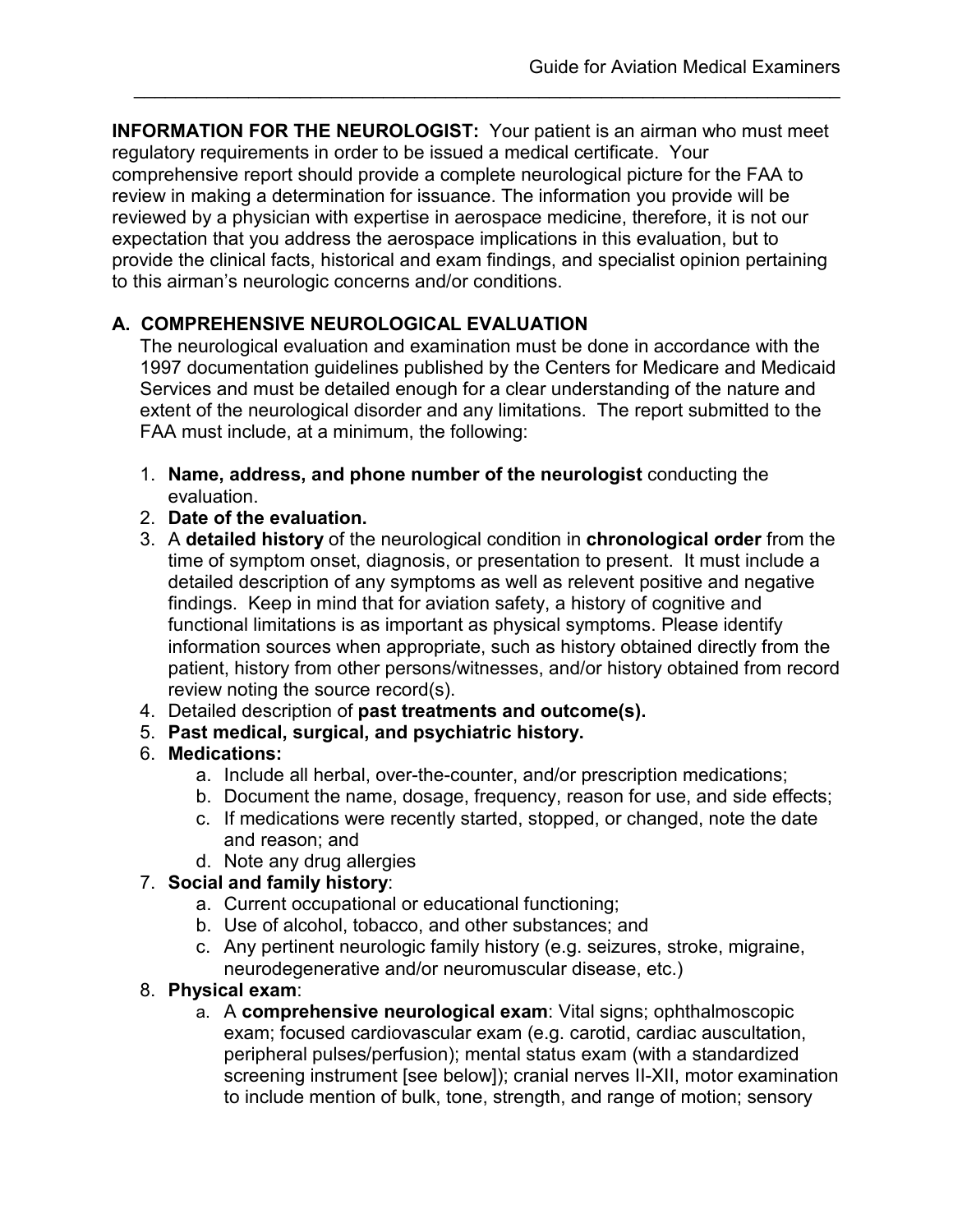examination; deep tendon reflexes; coordination; praxis; gait and station; and other specific examination as deemed necessary;

\_\_\_\_\_\_\_\_\_\_\_\_\_\_\_\_\_\_\_\_\_\_\_\_\_\_\_\_\_\_\_\_\_\_\_\_\_\_\_\_\_\_\_\_\_\_\_\_\_\_\_\_\_\_\_\_\_\_\_\_\_\_\_\_\_\_\_\_

- b. **Assessment of mental status:** The Montreal Cognitive Assessment (MoCA) is preferred. Similar instruments such as the Kokmen Short Test of Mental Status or St. Louis University Mental Status (SLUMS) are also acceptable. (Note: The Folstein Mini Mental Status Examinaiton (MMSE) is **NOT** acceptable.) The test should be administered and scored in accordance with the published instructions for the specific test. You must include a **copy of the testing sheet** with your report; and
- c. Describe all pertinent positive and negative examination findings and all functional limitations identified.
- 9. **Results of diagnostic imaging, testing, or procedures** conducted and their significance.
- 10.**Primary diagnosis, any secondary diagnosis, and etiology** of the condition. As applicable, include a discussion of any differential diagnosis that were considered and why they were excluded.
- 11.**Treatment plan** to include:
	- a. Investigations/testing to be performed;
	- b. New medications, medication changes, or other therapies;
	- c. Future treatment plan; and
	- d. Interval for next scheduled follow up
- 12.**Prognosis and risk assessment:** While the final aeromedical risk assessment will be determined by the FAA, we value your opinion on the potential for sudden incapacitation (stroke, seizure, etc.); subtle incapictation (slow reaction times, impaired memory, impaired multi-tasking); or other impairment that may negatively impact aviation safety.
- 13.**Copies of any pertinent medical records reviewed**, including tests performed as part of the the evaluation. Note: When submitting treatment records from other physicians make sure they include the **actual clinical physician notes**, NOT just the patient after care visit summary or patient summary.

#### **PRIOR TESTING, TREATMENT, OR OTHER RECORDS:**

In addition to the Comprehensive Neurological Evaluation, the airman should provide the following (Items B-D below). See the following page for specifications of document submission.